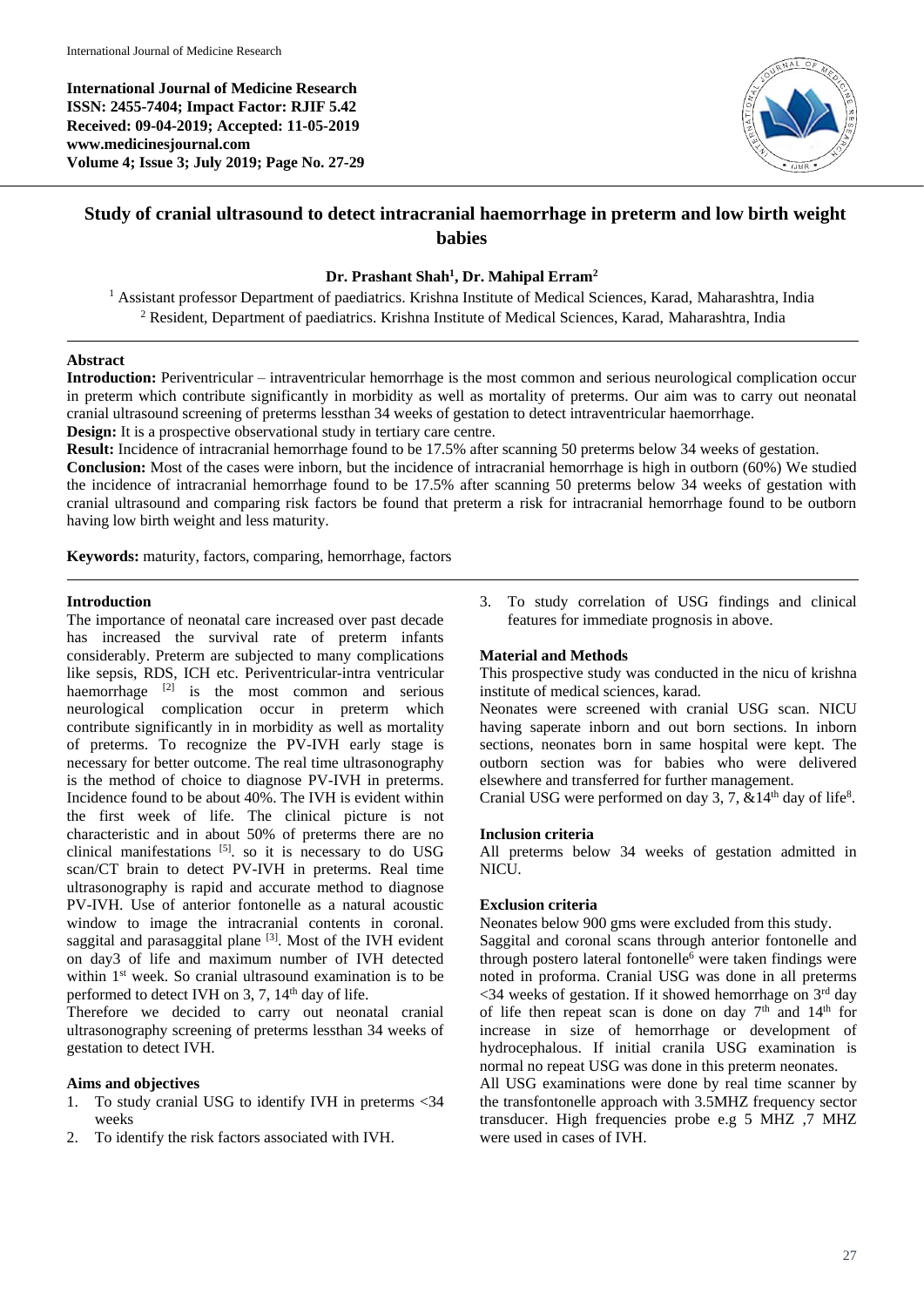## **Observations and Results**

| Inborn/outborn | No.of preterms | percentage | <b>IVH</b> | percentage               |
|----------------|----------------|------------|------------|--------------------------|
| Inborn         |                | 80         |            | ل دا                     |
| Outborn        |                |            |            | 60                       |
| Total          |                | 100        |            | $\overline{\phantom{a}}$ |

**Table 1:** Comparison of result of IVH with place of delivery

This table shows that the preterms who delivered in the same hospital (INBORN) had less incidence of IVH 17.5% and outborn baby had 60% incidence of IVH.

| <b>Table 2:</b> Comparison of result of IVH with Birth weight |  |
|---------------------------------------------------------------|--|
|---------------------------------------------------------------|--|

| <b>Birth wt</b><br>(gm) | no. of<br>preterm | percentage | <b>IVH</b> | percentage |
|-------------------------|-------------------|------------|------------|------------|
| 900-1000                | 08                | 16         | 02         | 25         |
| 1001-1200               | 12                | 24         | 02         | 16         |
| 1201-1500               | 18                | 36         | 03         | 16.6       |
| 1501-2000               |                   | 22         |            | 9.09       |
| 2001-2500               | 01                |            |            | 100        |
| Total                   | 50                |            |            |            |

This table shows % of IVH in preterms according to birth weight. As birth weight decreases chances of IVH increases. This table shows proforma of

**Table 3:** Comparison of result of IVH with Gestational age

| <b>Gestational</b><br>age | no. of<br>preterms | percentage | <b>IVH</b> | percentage |
|---------------------------|--------------------|------------|------------|------------|
| $26 - 28$                 | 05                 |            | 03         | 60         |
| 28-30                     | 12                 | 24         | 04         | 33.3       |
| $30 - 32$                 | 16                 | 32         | 04         | 25         |
| $31 - 34$                 |                    | 34         | 06         | 35.2       |
| Total                     | 50                 |            |            | 34         |

The table shows comparison between incidence of IVH and gestational age.

As increase incidence of IVH with decrease in the gestational age. 60% had IVH of gestational age in between 26-28 weeks.25% preterm had IVH having gestational age between 30-32 weeks.

**Table 4:** Timing of cranial USG to detect IVH in preterms

| <b>Preterms having</b><br>IVH | USG on day 3<br>showing IVH | USG on day 7<br>showing IVH |
|-------------------------------|-----------------------------|-----------------------------|
|                               |                             | )2                          |
| Percentage                    | 84.6%                       | 15.3%                       |

Therefore out of 13 preterms who had IVH 11 preterms detected on day 3 of life and 2 preterms who had normal USG cranium on day 3 detected IVH on day 7of life i.e 84.6% of IVH in preterm develop within 3 days of life. So screening to detect IVH in preterm should be done on day 3 of life.

#### **Discussion**

In our study 50 preterms was screened for IVH out of these 40 (80%) were delivered in our institute i.e inborn while 10 (20%) were delivered outside i.e outborn & admitted to our NICU. 7(17.5%) out of 40 inborn preterm found IVH against 6(60%)out of 10 outborn preterms. Table no 1. Higher incidence of IVH among outborn preterms than inborn. This can be explain by proper care were not taken during transport of neonate and preterm subjected to

develop hypothermia ,hypoxia hypercarbia ,acidosis which are known risk factors for develop of PV-IVH.A study by Bassioung M R *et al* <sup>[7]</sup> found correlation of hypoxia degree of acidosisi hypercarbia with increased incidence of PV-IVH. In our study we correlate chances of finding IVH with the birth weight of preterms. In our study we found decrease incidence of IVH by ultrasound cranial examination with increase in birth weight of preterms. Table 2 Our finding correlate with Nzeh D.A *et al* who found incidence of ICH under subgroup A.(below 1500gms) was 28% and under subgroup b (1500-2500) was 11.8%.

Overall incidence of IVH in our study was 13% which is similar to the incidence of IVH (11.3%) noted by Chen C.H *et al* [8] .

We compare the incidence of IVH with gestational age of preterm table no 3.we found that preterms in between 32-34 weeks showing higher incidence of IVH in our study because maximum number of these preterms were outborn that may get higher incidence of IVH.

In our study incidence of IVH shown to be decline with increase in gestational age of preterms. Our study findings correlated with choudhari *et al* [4] Noted 395 preterms below 35 weeks had IVH and also documented increase incidence of IVH with decline in maturity. He found 57.1% preterms had IVH below 29 weeks gestation. In our study we found 42.8% preterms in between 26-28 wks of gestation developed IVH.

#### **Summary and conclusion**

Cranial ultrasound scan is the investigation of choice for the routine imaging of preterm neonates in neonatal care unit.

In our study we prospectively screened 50 preterms below 34 weeks of gestation admitted in NICU to detect intra cranial haemorrhage by cranial USG examination and correlate with different risk factors supposed to cause intracranial hemorrhage.

We studied the incidence of intracranial hemorrhage found to be 17.5% after scanning 50 preterms below 34 weeks of gestation with cranial ultrasound and comparing risk factors be found that preterm a risk for intracranial hemorrhage found to be outborn having low birth weight and less maturity.

Screening study is recommended since most preterm with ICH do not manifest with neurological sign and symptoms.

### **Conflict of interest**

There is no conflict of interest.

#### **Financial support and sponsorship**

Krishna institute of medical sciences

#### **References**

- 1. Guyer B, Hoyert DL, Martin JA, Ventura SJ, MacDorman MF, Strobino DM Annual summary of vital statistics 1998. Pediatrics. 1999; 104:1229-1246.
- 2. Heuchan AM, Evans N, Henderson Smart DJ, Simpson